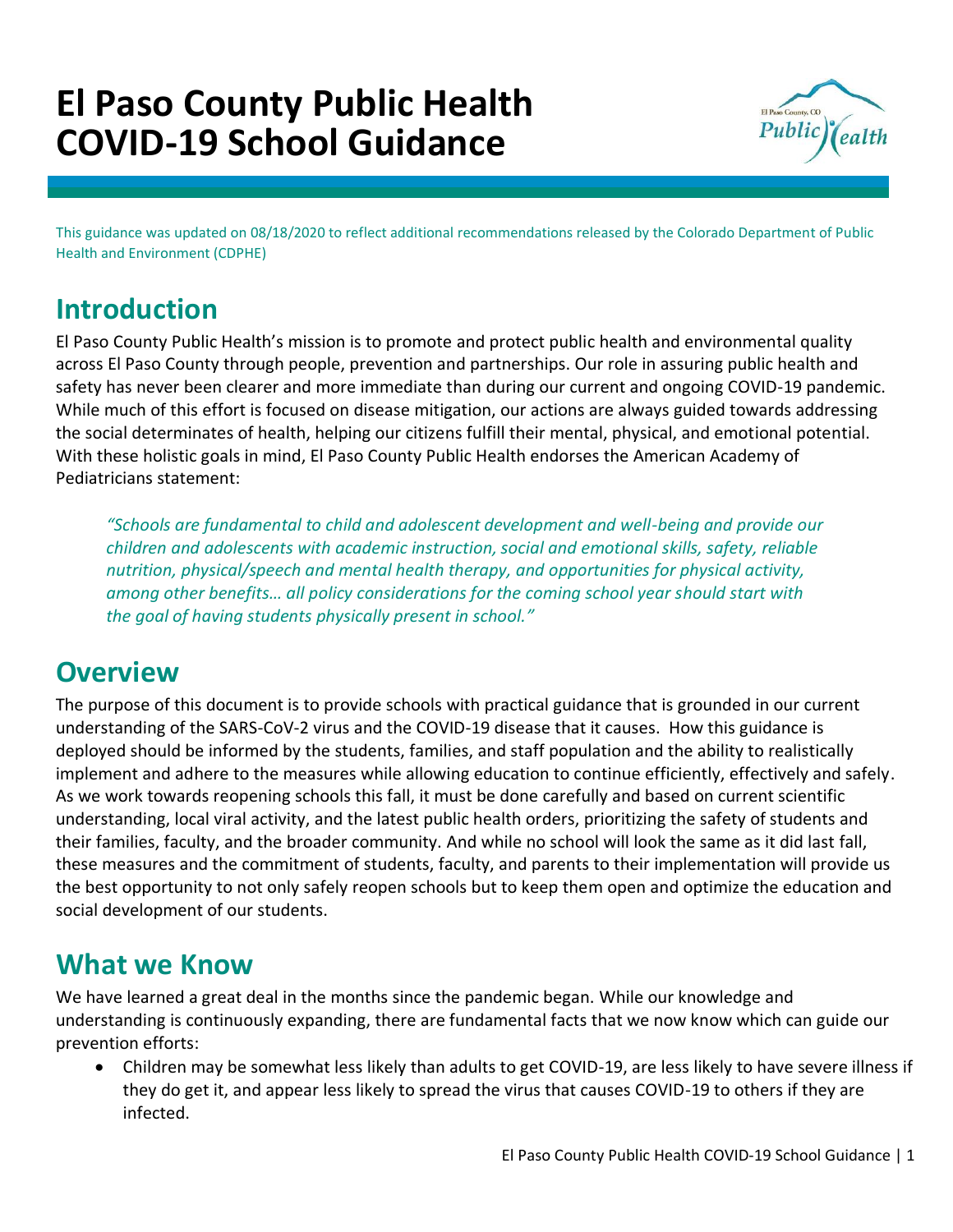- However, children of all ages have contracted the virus and been diagnosed with COVID-19 and, although rare, some have become severely ill, with a small but tragic number having died.
- Asymptomatic or mild COVID-19 is more common in children.
- While the focus has been on fatalities, even with asymptomatic or mild infection, there can be longterm effects of illness (morbidity) which are yet to be fully understood. These appear rare, but we need to be aware of complications such as Kawasaki's (multi-organ inflammatory disease) and a recurrence of illness symptoms over weeks to months, more common in adolescents and young adults ("longhaulers").
- Older students and young adults (high school and college) have infection and transmission rates similar to adults, but are less likely to become severely ill. However, they appear just as likely to spread it to others.
- Older adults and those with significant pre-existing conditions (even in children) are at most risk of suffering severe illness and death.
- The virus is spread predominately through airborne particles, but aerosolization and surface contamination may play smaller roles. Research is still emerging on the latter topics.
- Physical activities such as singing or physical exercise increase the number of particles and the distance that they can travel.
- Outside is always safer than inside.
- Distance is always safer than close proximity.
- Face coverings or physical barriers are very effective.
- The better our overall community virus control is, the less likely we are to have disruptive outbreaks in school. Every community member plays a role in making our schools successful.
- It is important to understand that our community is interwoven and infection, even in those less likely to have severe illness, can still be transmitted to staff and community members at risk for more severe disease.

### **When to Open**

The challenge before us today is to find a way to live with uncertainty, make the most informed decisions possible, and maintain flexibility to modify our stance and actions as more evidence becomes available to guide our decisions.

Considerations in this equation include viral burden of disease, rate of spread, financial impact, school resources, and citizen tolerance, among others. El Paso County will need to develop solutions that allow for flexibility in approach, tailoring solutions that consider the latest information on the virus, local transmission, and the unique characteristics of the school district.

**Based on increasing COVID-19 cases in the Pikes Peak Region and new hospitalizations, it is El Paso County Public Health's strong recommendation that K-12 in-person learning not begin until on or after August 17, 2020. On July 17, 2020, Governor Polis issued an Executive Order requiring masks be worn state-wide in public places. August 17, 2020 will allow for four (4) full weeks to evaluate the impact of mandatory masks and other mitigation efforts on local COVID-19 cases and hospitalizations to better inform school health and safety strategies.** 

While looking for sustainability, there are basic safety measures that can help facilitate success: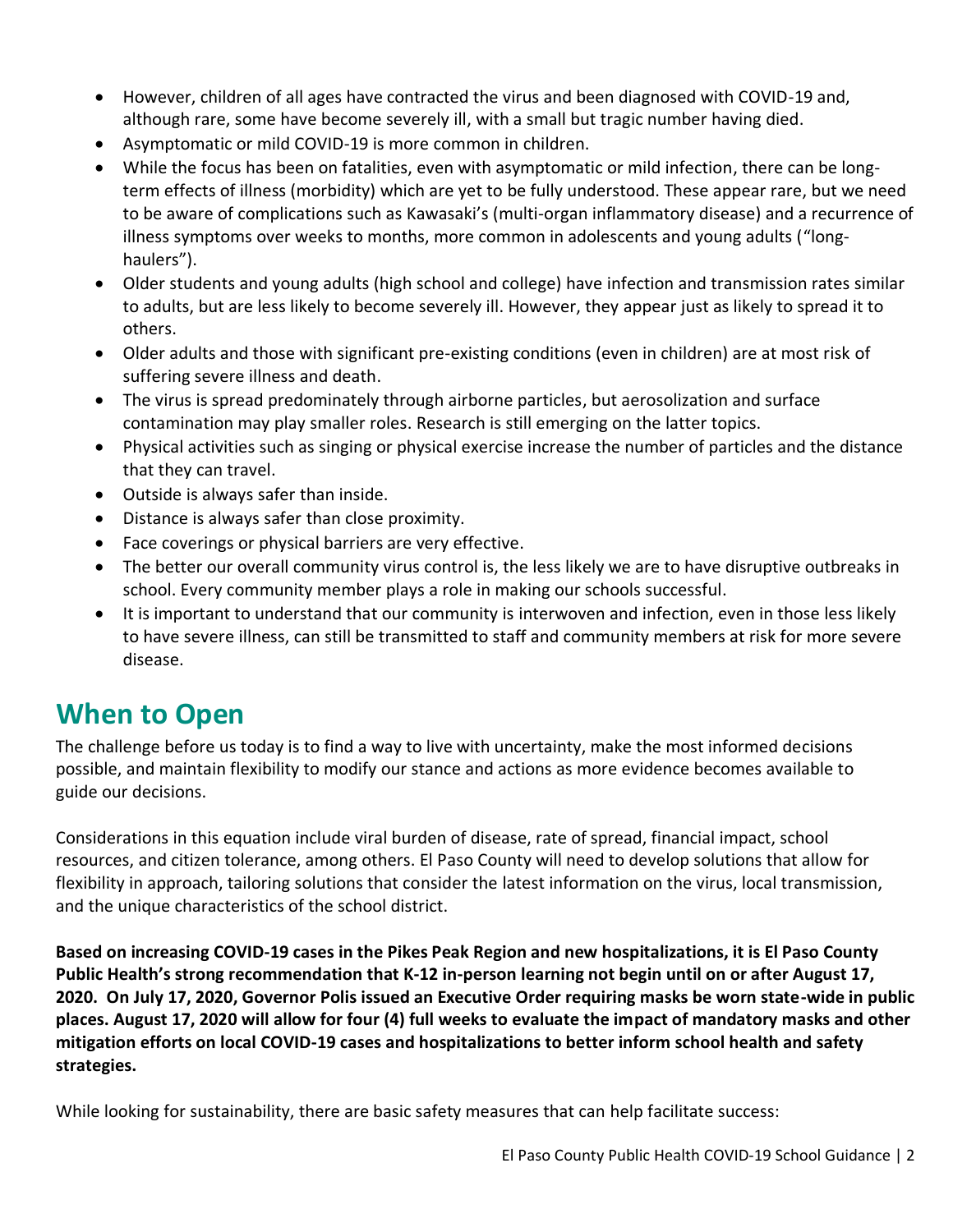- Shield the most vulnerable those at high risk due to age or underlying health conditions should only return to school if there is little to no community transmission. Options for remote attendance should be maximized.
- Reduce risk where ever possible see *What Works* below
- Keep the virus out screening, masks and hygiene principles where applicable should be required not only of students and staff, but also of parents, delivery people, maintenance workers and others who may need to enter the school. Minimize non-essential visits to the school.
- Reduce occupancy particularly indoors. To do this consider split shift schedules or alternate in person and remote learning. Additionally, think through options to maximize prevention such as the arrangement of classrooms and alternatives such as class outdoors.
- Help families prepare for the new norm with strong messaging about new processes, health and safety protocols and expectations. Parents can help children learn to wear a mask prior to the first day of school and a kick off campaign may help with these transitions.
- Prepare for cases. Even with the best of plans there will be cases so make everyone aware of the of the expectation and what will need to be done.

### **What Works**

Given our current understanding of the virus and its transmission, these are the practical actions that are proven to reduce spread of the virus which will help keep our students, families, and faculty safe and allow continuity of in-person education. It is important to understand that not all recommendations can be safely or reasonably followed in all groups and in all circumstances. Therefore, these mitigation actions can be flexible and layered as they are maximized in one area if other strategies are inappropriate for the situation. Consider award systems to recognize when these principles are followed to encourage increased compliance.

- **Hand Hygiene:** Frequent and thorough hand washing before and after touching shared surfaces, eating, using the restroom, entering or exiting classrooms or touching of the face, mouth, nose, or mask along with appropriate education on proper washing is key.
- **Distancing:** While 6 feet is the ideal distance, situations may not allow for this spacing. Every bit of distance is better than none, so maximizing all available space or looking at alternative locations for instruction or activity may be necessary.
- **Face coverings:** For appropriately aged and abled students and faculty, wearing a cloth face covering will help to significantly reduce transmission. In situations where a mask impedes the learning of a student, such as speech therapy or the hearing impaired, teachers may opt for a clear face shield. In these situations, the face shield may not be substituted for a face covering permanently and may only be used for these purposes. Face coverings will be a critical component of mitigation when social distancing cannot be maintained (not stationary in a spaced classroom, moving through hallways, during group transportation, entering and exiting school). Student populations who are unable to wear masks for medical or educational reasons (band, speech instruction, athletics) will need to employ an alternate form of mitigation such as increased spacing or pod-style activities. **Pursuant to CDPHE guidelines and current Executive and Public Health Orders, all staff are required to wear face coverings (mouth and nose) to include during in-person instruction or when they are around other adults. All students age 11 and older are required to wear face coverings except during outdoor recess or exercise activities when social distancing can be maintained, unless the student has a health or education reason for not wearing one. Face coverings are strongly encouraged for all students 10 and under except for during**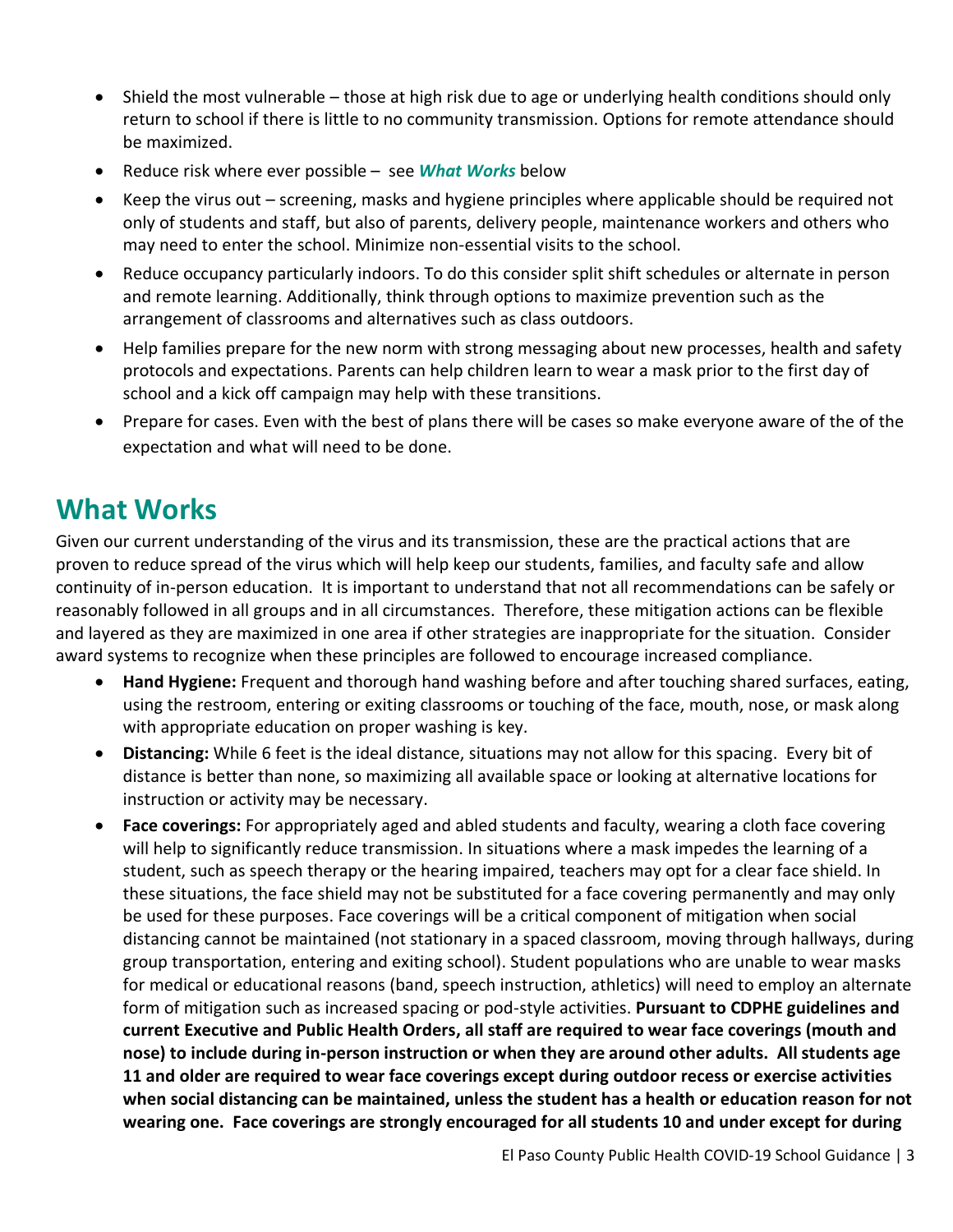**outdoor recess or exercise activities. Please see the most recent CDPHE guidelines concerning updates, changes, or special circumstances concerning mask use in K-12 education.**

- **Vaccinations:** It will be critical that as we enter the fall, schools and families do everything they can to keep our student and faculty populations healthy to minimize all disease spread and keep kids and teachers healthy and in school. Increased vaccinations within schools can assist in keeping students safe from other circulating respiratory diseases.
- **Wellness screening:** The Centers for Disease Control and Prevention (CDC) recommends screening all students and staff before entering the building. Population size, efficiency, entrances, weather, and staffing may dictate how this is accomplished. Self-reporting by parents with a home temperature check may be the most effective strategy for many schools. This should be deployed in the way that works best for each individual school.
	- $\circ$  Screening should include the following symptoms with exclusion for any (1) of the following:
		- New onset of cough or shortness of breath or difficulty breathing
		- Fever (100.4 Fahrenheit or higher) or chills
		- Fatigue or malaise
		- Muscle or body aches
		- Headache
		- Sore throat
		- Congestion or runny nose
		- New onset of loss of sense of smell or taste
		- Diarrhea, vomiting, or nausea
	- o Children who become ill with COVID-like symptoms should be kept home, consult their pediatrician, and tested for COVID-19 if appropriate.
	- o Children screened positive at school by questionnaire should be isolated (kept separate) from faculty and students in a properly ventilated area and cared for by staff dressed in proper personal protective equipment (PPE)—N95 mask, gown, and gloves—and parents contacted immediately.
	- o **If there is a concern for COVID-19 please consult with Public Health's Communicable Disease Program at 719-578-3220 or Afterhours at 719-235-2278. Please leave a message for the quickest response.**
	- o **Or the use of EPCPH inbox specific to school questions:** [schoolscovid19@elpasoco.com](mailto:schoolscovid19@elpasoco.com)
- **Exclusion:** Identifying and separating students/staff exhibiting illness is critical to prevent the spread of disease. This requires clear expectations and communication with parents and staff. Remove barriers for sick leave in students and staff. Consider incentives for compliance with exclusion such as paid sick leave for staff. The appropriate exclusion timeframe will be dictated by Public Health and relayed to the appropriate staff member at school; this timeframe cannot be overridden by any other authority and remains the express authority of Public Health.
	- o **Exclusion criteria:**
		- Positive COVID-19 test result: Stay home at least 10 days since symptoms first appeared AND until no fever for at least **24 hours** without medication AND improving symptoms.
			- Siblings and household members will also be excluded from school and work for **14** days after the last infectious day of the positive case.
			- El Paso County Public Health COVID-19 School Guidance | 4 • A negative test will NOT affect the recommendations around exclusion; a person will need to continue to isolate or quarantine for the entire duration regardless of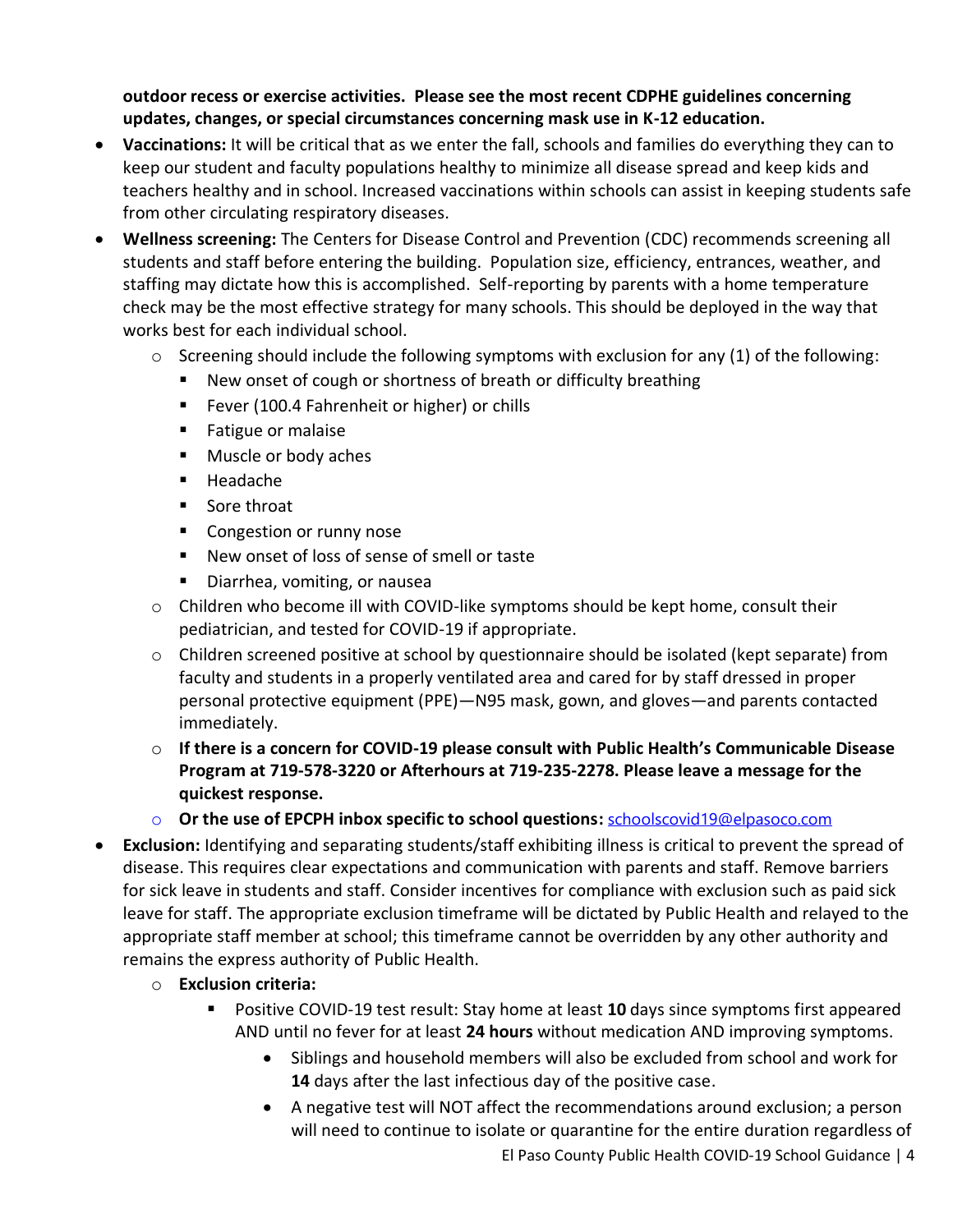a negative result following a positive result.

- For people with a probable COVID-19 diagnosis (COVID-19 symptoms plus an epidemiologic link to a confirmed case OR high likelihood based on symptoms or severity of illness) without lab confirmation or who have COVID-19 symptoms but did not seek medical care: Stay at home at least **10** days since symptoms first appeared AND until no fever for at least **24 hours** without medication AND improvement of other symptoms.
	- Siblings and household member should stay home **14** days.
	- Public health should be notified as this may require quarantining of cohorts/contacts depending on the likelihood of this being positive case.
	- Refer to the Return to school/work guidance following a positive symptom screen for COVID-19 algorithm found here [https://covid19.colorado.gov/cases-and-outbreaks-child](https://covid19.colorado.gov/cases-and-outbreaks-child-care-schools)[care-schools](https://covid19.colorado.gov/cases-and-outbreaks-child-care-schools)
- **Pod, bubble, or cohort style learning:** Limiting child to child interaction to a fixed, known group not only helps prevent spread of the virus between larger populations of children, but is also a critical tool in limiting the number of students potentially exposed which require quarantine and exclusion from school for 14 days. This strategy is important to the continuity of in-person learning and can be accomplished in many possible ways but will need to be age and environment appropriate. Note: the larger the cohort, the more students will need to be excluded should a cohort member test positive for COVID-19. Strongly consider excluding or modify activities that are high risk: large assemblies, cafeterias (consider eating in classrooms), large choir rehearsals (singing is known to spread virus), band, team sports, gyms (see *Topic Guidance* below)
	- o Limit classes to as few students as staffing, space, and resources allow.
	- o Keep students stationary and rotate teachers.
	- o Cohort larger classes by recess, lunch, physical education, transportation etc.
	- o Use assigned seating in all activities.
- **Promote touch-free surfaces:** Reduce the frequency of touching surfaces or have dedicated supplies for each student
- **Enhanced cleaning:** Use an Environmental Protection Agency (EPA)-approved cleaning supplies for COVID-19, diluted bleach, or 70 percent alcohol solutions for all touchable surfaces as indicated by the manufacturer. Understand that many of the products are not appropriate for use by or in contact with young children. Ensure that the appropriate contact time for each product is being followed to allow for maximum disinfection.
- **Contact Tracing:** Contact tracing performed in conjunction with EPCPH allows schools to identify those students and faculty at risk of infection so they can be safely and quickly excluded so as not to propagate the infection further.
	- o **Contacts** are defined as individuals who spent greater than 15 minutes total with less than six feet between them and the infected person, had physical contact, provided care for someone with COVID-19, shared eating or drinking utensils, had respiratory droplets land on them from coughing or sneezing of an infected person, or shared the same classroom/cohort with an infected person for **up to 48 hours before symptoms or since the onset of symptoms.** For practical purposes, in the school setting this would include anyone who shared a classroom, break room or lunch table with a COVID-19-infected student or staff member as well as anyone in their social group. Every school should have appropriate records available as well as staff informed on how to participate with investigations. Pod-style learning will enable Public Health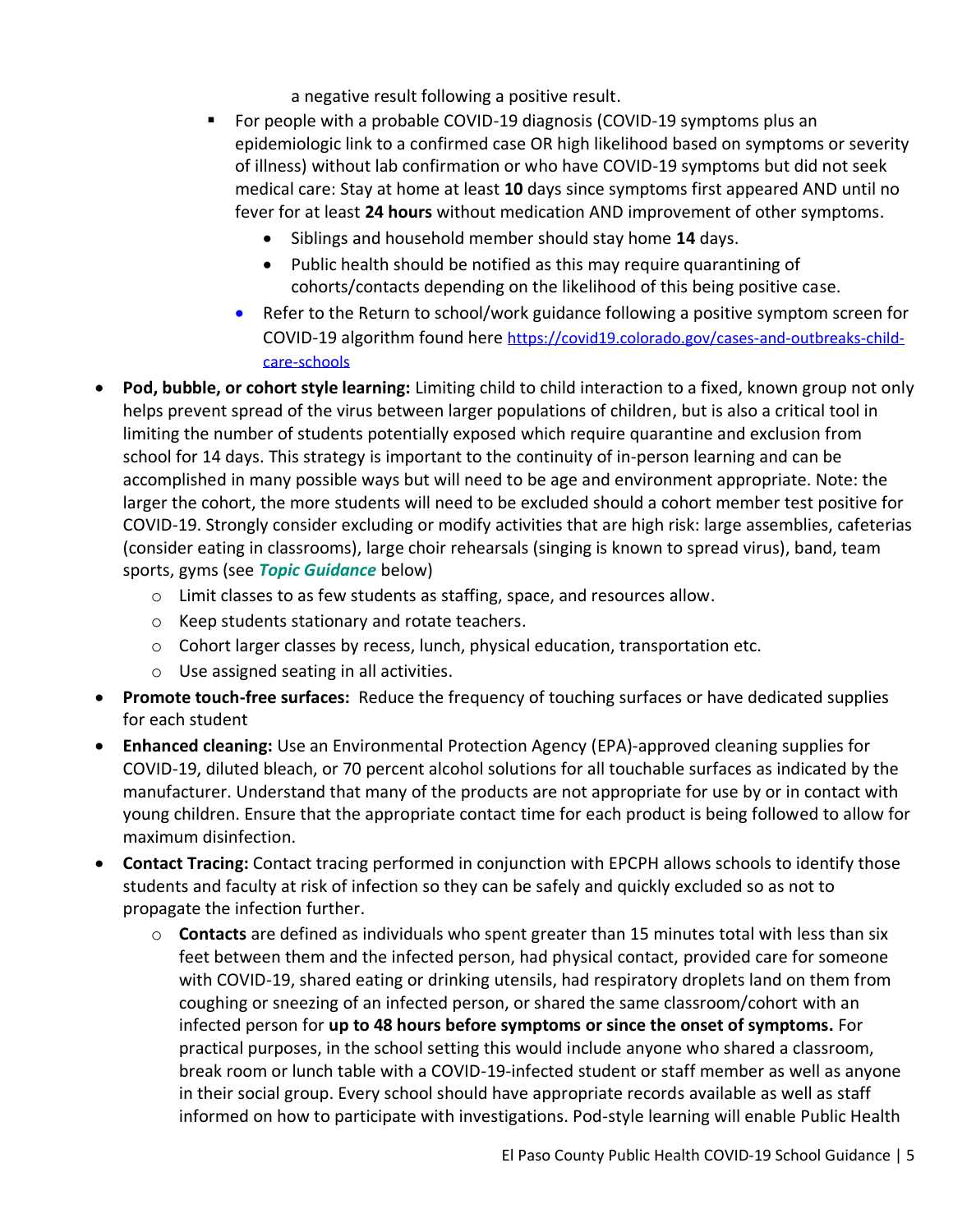to limit the disruption to the majority of students. Extensive co-mingling of students may result in large numbers of exclusions that could significantly limit the number of students or faculty who can participate in-person. Academic plans should be flexible and agile, allowing for the sudden absence of large numbers of students or teachers.

- $\circ$  Remember: Regardless of symptoms, all students identified as being positive with COVID-19 will be excluded from school for 10 days from symptom onset and all asymptomatic contacts will be excluded for 14 days after last exposure **regardless of testing results.**
- **Airflow/ventilation:** Utilizing outdoor or open spaces as much as possible decrease the likelihood of high-dose exposure of infectious particles. Creative use of sports fields or outdoor school space is strongly encouraged. In indoor environments, opening of windows, use of fans, or increasing outdoor sourced ventilation is an effective means of reducing transmission. Nearly all large publicized outbreaks are in indoor settings without spacing or face coverings and with minimal air movement.

### **Confirmed or Probable Cases – What to Do?**

- Each school or district should designate a COVID Coordinator or crisis manager to coordinate with their school based COVID Response Team, which may consist of the school nurse, administrator, health assistant and building manager. The school or district COVID Coordinator or crisis manager should maintain communications, coordination and a consistent response with El Paso County Public Health.
- When the school or district is notified of a probable case (COVID-19 symptoms plus an epidemiologic link to a confirmed case OR high likelihood based on symptoms or severity of illness) or a confirmed case in staff or children with exposure to the school, **the COVID Coordinator or crisis manager should contact El Paso County Public Health at 719-578-3220 or afterhours at 719-235-2278.** Please leave a message for the quickest response. Or use the EPCPH inbox specific to school questions: <mailto:schoolscovid19@elpasoco.com>
- Use the guidance from CDPHE [\(https://covid19.colorado.gov/cases-and-outbreaks-child-care-schools\)](https://covid19.colorado.gov/cases-and-outbreaks-child-care-schools) to work through symptomatic cases with no known exposures or with pending test results. If assistance is needed, contact El Paso County Public Health

# **Outbreaks in Schools**

Outbreaks are defined as **two or more positive COVID-19 cases in non-household members with symptom onsets within a 14-day window**. These outbreaks can be limited to a single group or class (cohort outbreak), staff (two or more faculty members), or schoolwide (two or more cohorts within a school meeting the outbreak definition). Every outbreak will be unique and will be handled on a case-by-case basis in conjunction with Public Health. To report a COVID-19 case or potential outbreak contact Public Health at **719-578-3220**.

El Paso County Public Health will follow outbreak procedures and recommendations as outlined by the Colorado Department of Public Health and Environment and can be located here: [https://covid19.colorado.gov/cases-and](https://covid19.colorado.gov/cases-and-outbreaks-child-care-schools)[outbreaks-child-care-schools](https://covid19.colorado.gov/cases-and-outbreaks-child-care-schools)

# **COVID-19 Related School Closures**

The success of our schools' ability to control COVID-19 within their students and faculty will be driven largely by our success in preventing spread in greater El Paso County as well as the schools' ability to implement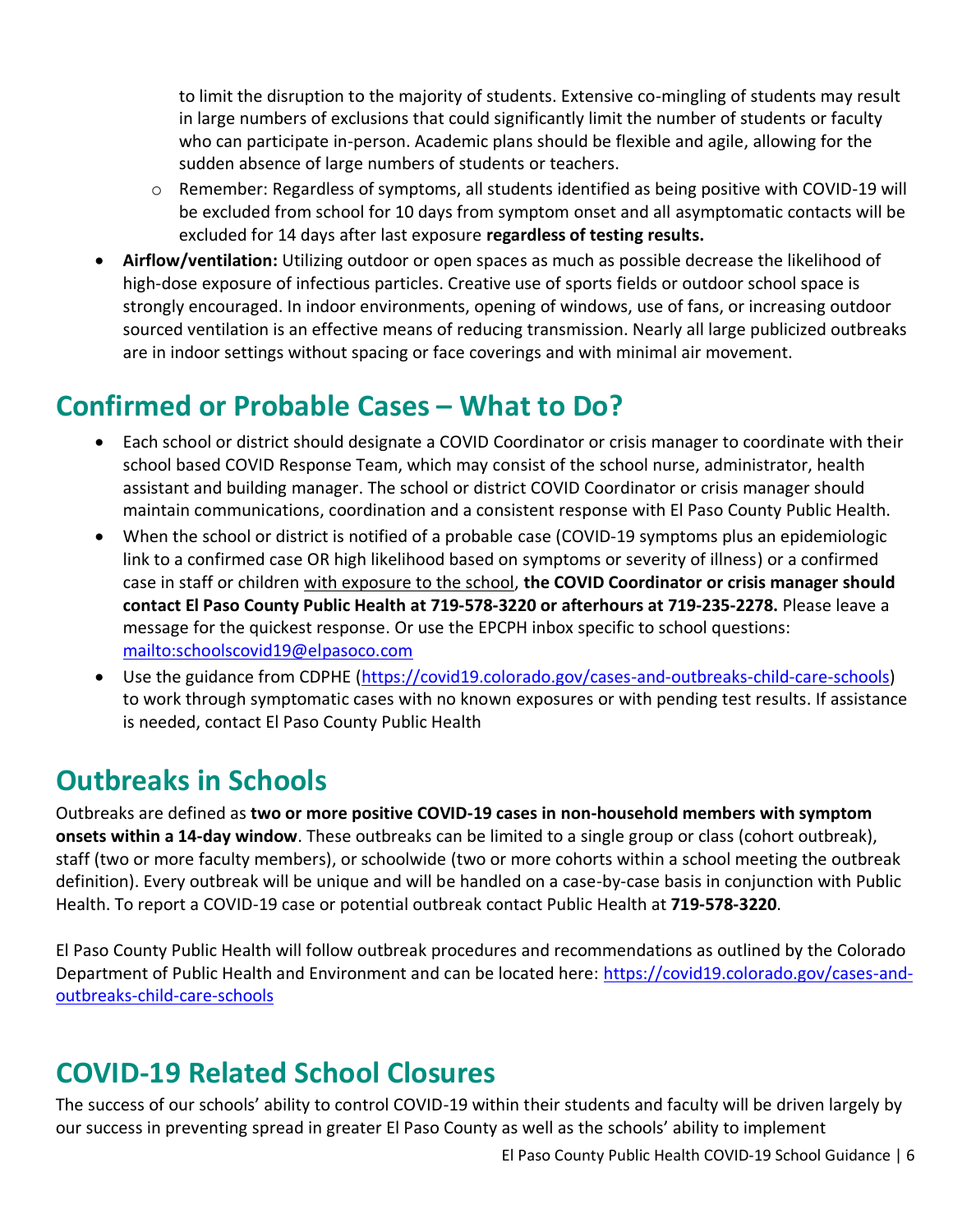recommended preventative measures. Therefore, we must consider community-wide transmission rates as well as our hospital and public health capacity when determining whether in-person school is safe and reasonable. The following metrics can be used to drive our decision as to whether single school, district wide or county wide school closures are necessary. If the community-wide capacity metrics are not being met at the time school is scheduled to commence, safe in-person schooling may not be possible.

A school should be closed or pivoted to e-learning when:

- 5 or more classroom/cohort outbreaks occur over a 14 day period with closure for 14 days **OR**
- 5% or more of unrelated students/teachers/staff have confirmed COVID-19 over a 14 day period (minimum of 10 individuals with closure for 14 days **OR**
- Additional time is needed to clean and prepare school for students **OR**
- Additional time is needed to investigate the outbreak and confer with students/staff/parents to allow and prepare for safe reopening **OR**
- The number of students or faculty affected and under quarantine or isolation protocols make in-person learning unfeasible

Please refer to CDPHE for further guidance or resources on school outbreaks at: [covid19.colorado.gov/cases-and-outbreaks-in-schools](https://covid19.colorado.gov/cases-and-outbreaks-in-schools#DefiningCOVID)

#### **Return to Learn Decision Tree**

#### **Capacity Criteria**:

- No confirmed school outbreaks
- Decreasing, flat, or steady controlled increases in 14-day incidence (low or moderate range)
- Local hospital capacity stable as determined by 3 hospital systems
- Adequate contact tracing capacity
- Adequate testing results turn-around capacity

#### **Green:** School in Session (mild to no disease spread):

- No Capacity Criteria breached **or**
- Confirmed positive case or outbreak in school only
	- o Proceed as described above in the *School Outbreak* section
- Greater than 10 percent above baseline absenteeism across school district
	- o Contact public health for consultation and technical support
	- o Request all symptomatic faculty and students tested
- Greater than 30 percent or more absent for three days in a row
	- $\circ$  Remote learning may be deployed for three school days to allow for cleaning, testing or consultation with care providers and Public Health.
	- o Request all symptomatic faculty and students get tested.
	- o Plans should be communicated to Public Health, faculty, and parents after the first day of greater than 30 percent absent so the school community is prepared for temporary remote learning.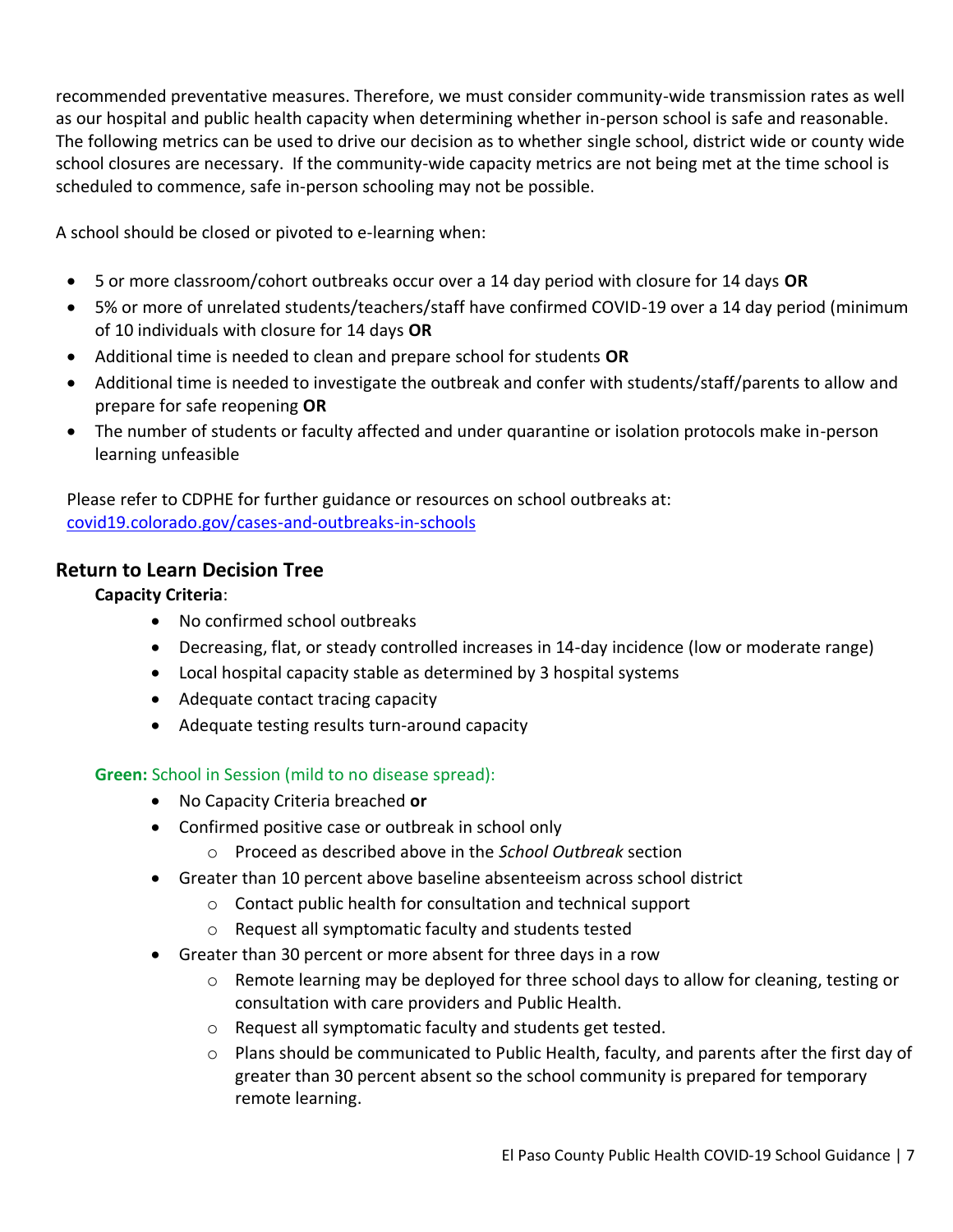#### **Yellow:** Alternate learning plan or remote learning (moderate disease spread)

If there is a **confirmed school outbreak** AND **more than two other criteria** listed above are beyond capacity, strongly consider temporary remote learning or alternate learning plan for 14 days in conjunction with Public Health consultation.

- Determination made in conjunction with schools, Public Health, and the Colorado Department of Public Health and Environment with agreed-upon timeline allowing for continuity of learning.
- Individual school plans could include:
	- o Full distance learning.
	- o Modified schedules with alternating days, morning and afternoon, aggressive social distancing, masking, or cohorting with the goal of limiting students to 50 percent of baseline social contact or comingling.
	- $\circ$  Accommodations for students and families who choose to do distance learning.

#### **Red:** Stay at home (substantial disease spread)

If **all capacity criteria above** are overwhelmed or in the event of an executive or local public health order, school will be full distance learning until viral transmission is controlled.

### **COVID-19 Related Special Topics**

**Testing:** Asymptomatic viral PCR testing or antibody testing should not be used as criteria for admission to school or activities. These should also not be used for employment decisions for staff. All schools should have identified PCR testing site options for referral of symptomatic students and faculty to minimize barriers to testing. Schools may want to assist Public Health in mass testing events in the case of an outbreak or participate in organizing rotating or mobile testing sites, but will not be expected to provide testing for students or faculty. A negative test result cannot override a positive test result when determining appropriate quarantine and/or isolation recommendations.

**Bus Transportation:** Transportation is a critical piece of infrastructure for schools. Schools should encourage alternate forms of transportation for families who are able. Ride sharing is an effective option but would require considerations of cohorting. For children who require bus transportation, to reduce transmission, consider masking for all riders, keeping windows open for ventilation, seating siblings together, cohorting by class, assigned seating, one person per seat if non-household contacts, or skipping rows (if appropriate or feasible) in combination or separately. Bus drivers should be masked and interiors should be disinfected regularly and modified to minimize high-touch surfaces. Inability to identify exposed individuals and implement appropriate cohorting will result in the need to exclude a greater number or students and/or staff.

**Class Size:** Currently, no definitive national or state guidelines exist regarding maximum class size or teacher to student ratios with respect to COVID-19. Schools will need to be flexible and accommodate the maximum spacing and minimal cohort size that is achievable given staffing, classroom space, school population, age, and activity. In situations where ideal spacing is not achievable, alternate mitigation like masks should be utilized. Keep in mind that the recommendation to limit the number of students and staff in cohorts will again lower the number of people needing to be excluded.

**Mask Use:** Masks reduce disease transmission. Nearly all current research confirms the effectiveness of mask use, especially in environments where social distancing is not possible. The more people wear masks, the better. Although it may be challenging to wear masks all day (especially among young children), school staff should wear masks and students should be taught to wear them and strongly encouraged to do so. Teachers of young

El Paso County Public Health COVID-19 School Guidance | 8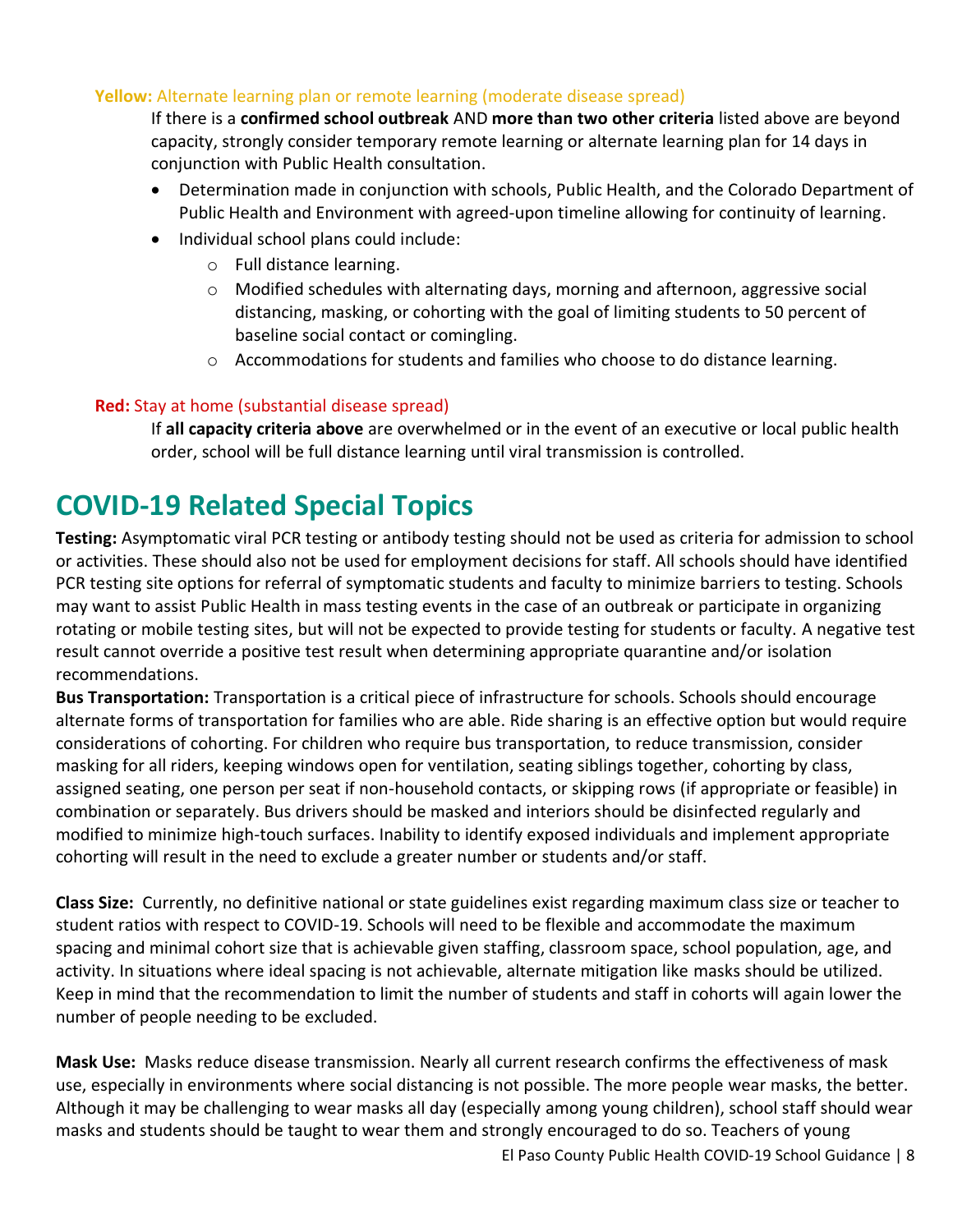students, students with disabilities, teachers of foreign language or English as a second language (ESL), or speech therapy may opt to use masks with clear "windows" or use clear face shields to allow facial expressions and lips to be seen. Classes offered outside can forgo mask use with ideal social distancing. However, in instances where students K-12 cannot distance (riding the bus, entering or exiting school, sharing hallways, locker rooms, during group work, while sharing restrooms, or when moving about classrooms), mask use should be strongly encouraged to be considered as part of the dress code for those physically able to wear them. **El Paso County schools are required to follow any applicable, current Executive or Public Health Orders regarding face coverings indoors. More information on the current mask mandate can be found here: [https://covid19.colorado.gov/mask-guidance.](https://covid19.colorado.gov/mask-guidance)** 

**Social Distancing:** There is no definitive answer to what is 'ideal distancing.' And while six feet is the widely accepted number, it is clear that any length of distance is better than less. Schools must do the best job they can at distancing within the constraints of the teaching environment.

**Recess:** Free play and physical activity is critical to our youth's mental, physical, and social well-being. It is very challenging to maintain social distancing in these environments, so cohorting of small playgroups, outdoor play, or organizing activities that encourage alternate forms of play such as running or 'shadow tag' are prioritized.

**Performing Arts:** For many of our students, the performing arts are the gateway to personal expression, friendship, self-confidence, and mental well-being. The performing arts should be continued with mitigation strategies in place. Outdoor practice and performance, smaller group practice sessions or performances, and creative expression in non-traditional environments that allow open air are strongly encouraged.

**Field Trips:** Experiential learning and application of knowledge are important to real world learning. Outdoors is far, far safer than indoors, so adventure is encouraged. Group transportation can be a challenge, so bus safety, masks, open windows, cohorting, and appropriate mitigation strategies for the destination are critical. Local hikes or trips around school grounds may offer benefits without the inherent risk of traditional field trips.

**School Lunches:** There is no evidence that COVID-19 is transmissible through food. However, the traditional communal eating experience of school lunch carries an increased risk of disease transmission. Schools should forgo buffet style food service and opt for grab-and-go, delivery to classroom, packed lunch or staff-plated meals. If cafeteria seating is necessary, staggered lunch shifts, spaced tables, cohorting, seating assignments, and socially distanced lines and seating arrangements are effective options.

**Staff Meetings or Staff-Only Activities:** Remote or outdoor meetings are encouraged, if possible. It is recommended that schools keep groups of staff to a minimum. Any in-person gatherings should be done with distancing while wearing face coverings over the nose and mouth. In-person staff meetings should follow indoor event guidance found here: [https://covid19.colorado.gov/safer-at-home/indoor-events.](https://covid19.colorado.gov/safer-at-home/indoor-events)

**Visitors:** For the immediate future, schools should limit visitors, guest speakers, parents, or non-essential personal. Those who must enter the school should be subjected to the same screening criteria as faculty and students.

**Sports:** Because of the inherent challenge in creating guidance for the variety of sports and activities throughout all levels of K-12, youth sports guidance is beyond the scope of this document.